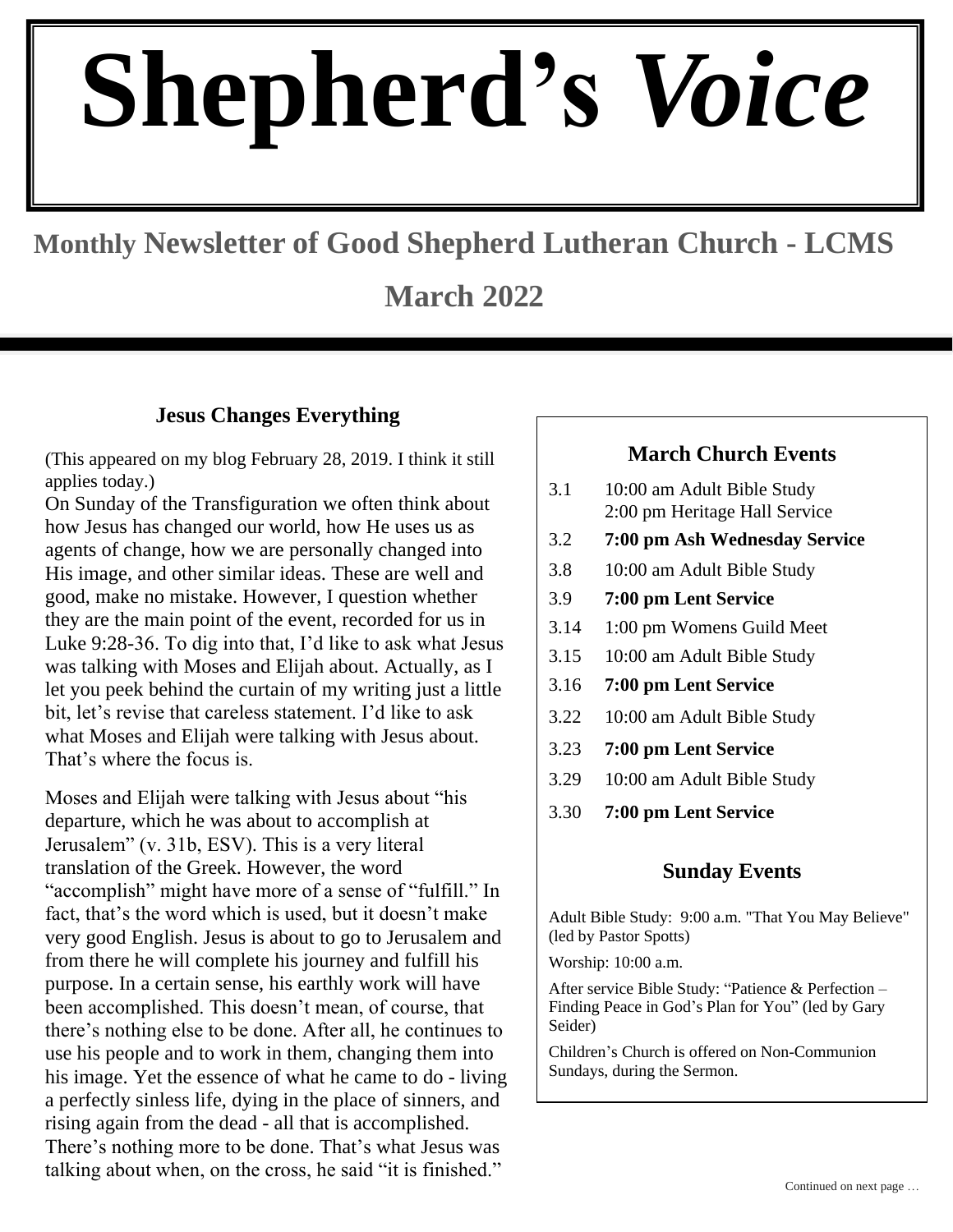Continued on next page … I encourage you, in this season when we remember Jesus, transfigured, shining bright, to give thanks to him for knowing his mission and completing it. Truly, he accomplished his departure. We have no need to worry about anything being forgotten, because he has fulfilled every last step needed for us and for our salvation, to purchase our forgiveness, and the forgiveness of the whole world.

*May the Lord give us grace to walk in the light of his finished work, for us, for our neighbor, for the entire world.*

*Pastor Spotts*

## Helping Others

### **Shepherd Supply**

**Offering free household supplies to those in need. Saturday 9-12 & Wednesday by appointment only contact Sheryl Bartels, (afternoons at 573-881-7879)**

#### **PET Project**

**Pick up will be the first and third Mondays of the month. At this time, they will no longer will be accepting empty pill bottles. Please bring in your clean empty cans and clean dry plastic milk jugs or other plastic jugs that have handles. Please make sure your jugs are clean and dry inside.**



**A small shoebox can have a big impact. What goes into the box is fun, but what comes out of it is eternal. Be a part of changing children's lives all over the world in Jesus' name through the power of a simple gift with Operation Christmas Child. See the impact a simple shoebox gift, packed and sent with love, has on a child and how it reaches into a community.** 

**Adopt-a-Box: Good Shepherd Lutheran Church is collecting items for shoe boxes February through October. Everyone is welcome to adopt one or more boxes to help with this ministry. Look for the Shoe Box Ministry display in the narthex and pick your box to adopt. Each month we have a different emphasis to help you decide what to put in your box(es). Let's work together to help children have gifts this coming Christmas.**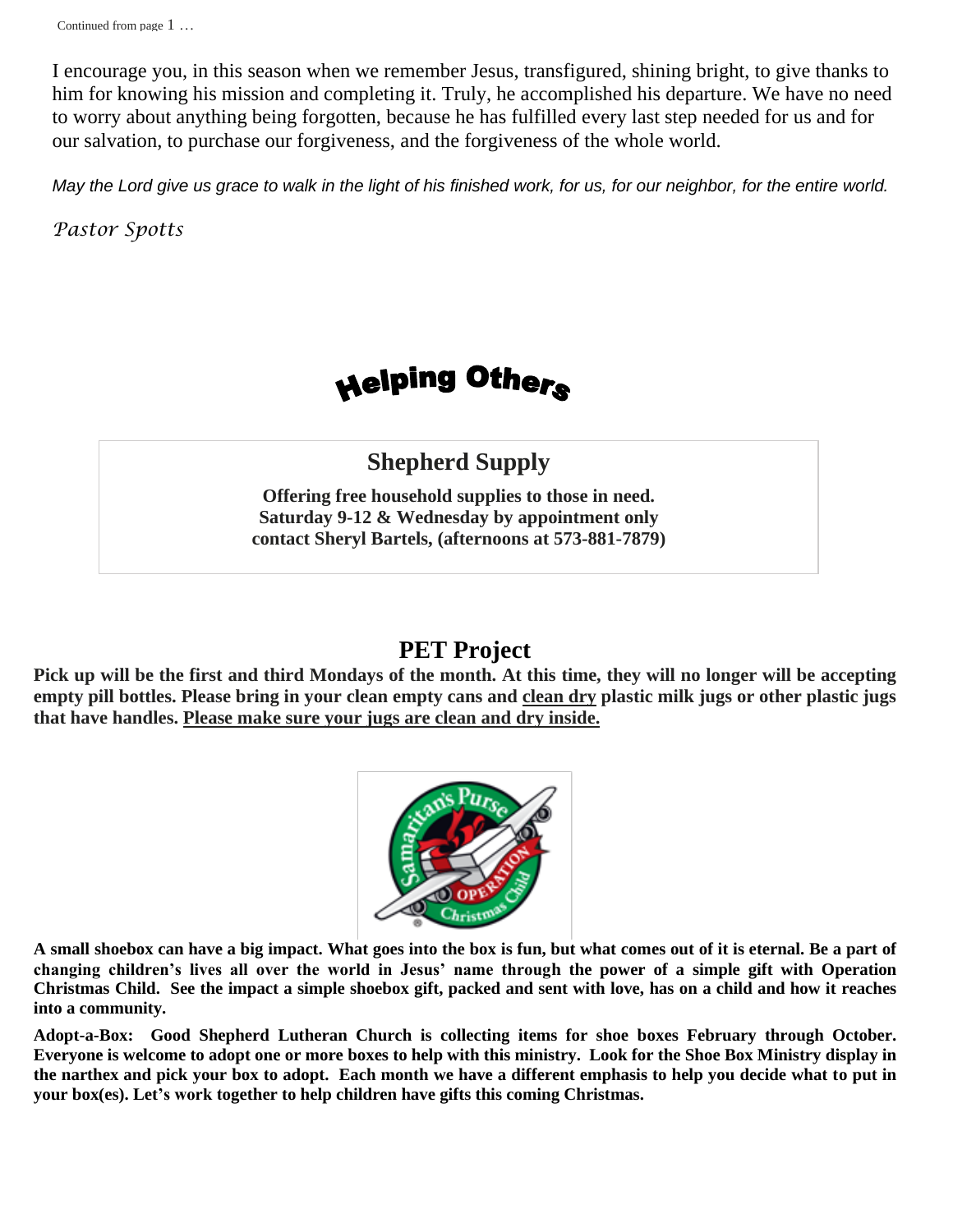**Trinity Lutheran and Campus Lutheran** in Columbia are jointly hosting a witnessing workshop called Everyone His Witness on March 12. Below is a registration link and additional information. Please share with your congregation. We'd love to have you join us.

Peace in Christ, Pastor Kent Pierce

#### **Everyone His Witness Registration (Registration Link)**

Saturday March 12th 8:30 am - 3:00 pm Campus Lutheran Church, Columbia, MO

Lunch will be provided.

#### **\$14 registration fee for materials.**

As part of your registration, please visit our [secure online payment page](https://secure.myvanco.com/YKMA/campaign/C-11TNC) to make your payment. You can also mail a check to Campus Lutheran Church, 304 S. College Ave, Columbia MO 65201.

#### **[MORE INFORMATION ABOUT "Everyone His Witness"](https://www.lcms.org/how-we-serve/national/witness-and-outreach-ministry)**

#### **STUDY GRANT AVAILABLE**

#### **Attention High School Seniors and College Students planning a career in Church work.**

The Lutheran Women's Missionary League, Missouri District, has study grants available for the 2022-2023 school year. Men and women enrolled in a University or Seminary of the Lutheran Church – Missouri Synod that are preparing for full-time professional church work or as a colloquy student may apply. Applicants must be a member of a congregation located in the Missouri District of the Lutheran Church – Missouri Synod or of an English and SELC District congregation active in the LWML located in Missouri for 12 months prior to filing an application.

**The Study Grant program** is unique as recipients are chosen according to financial need and commitment to Christian service.

Applications and instructions are available from your LWML Zone President, society presidents, the financial aid office of your university or seminary or may be downloaded from the Missouri District web site a[t www.missourilwml.org](http://www.missourilwml.org/) (under forms) or from the CWSG chairman at [lwmlmostudygrant@yahoo.com.](mailto:lwmlmostudygrant@yahoo.com)

Completed applications must be received by **APRIL 15, 2022**.

No application will be considered if not complete. For more information contact, LWML Missouri District, Church Workers Study Grant Chairman, Donna Hecht, 10451 Highway C, Frohna MO 63748, 573-225-7556, 573-824-5280, or lwmlmostudygrant@yahoo.com.

#### **–** *Hey GSLC families!*

We want to "keep up" with your children's events. Please write in ballgames, music events, fairs, etc. on the big calendar on the narthex bulletin board.

Knowing what you are involved with allows us to *attend, pray and converse* with your family about your life's happenings.

*Example: Jan. 15 Tom's basketball at CBMS Jan. 22 Mary's dance recital in Mexico at 2 pm If it's easier for Ann to write in your events—just let her know the school sport the youth is in (or similar activity) and she can look at school calendar to update our Youth Event Calendar*

#### Lutheran Women's Missionary League **Missouri District 27th Biennial Convention June 3-5, 2022**

Sheraton Westport Lakeside Chalet 191 Westport Plaza Drive St. Louis, MO Host Zones: St. Louis North, St. Louis South, St. Louis West and Rolla For information go to **www.missourilwml.org** and click on the 2022 Convention link. Keynote Speaker: Rev. Dr. Gregory Seltz, Lutheran Center for Religious Liberty Mission Speaker: Rev. Dr. Robert Roegner, Apple of His Eye Mission Society For if you keep silent at this time, relief and deliverance will rise for the Jews from another place, but you and your father's house will perish. And who knows whether you have not come to the kingdom for such at ime as this?" Esther 4:14 ESV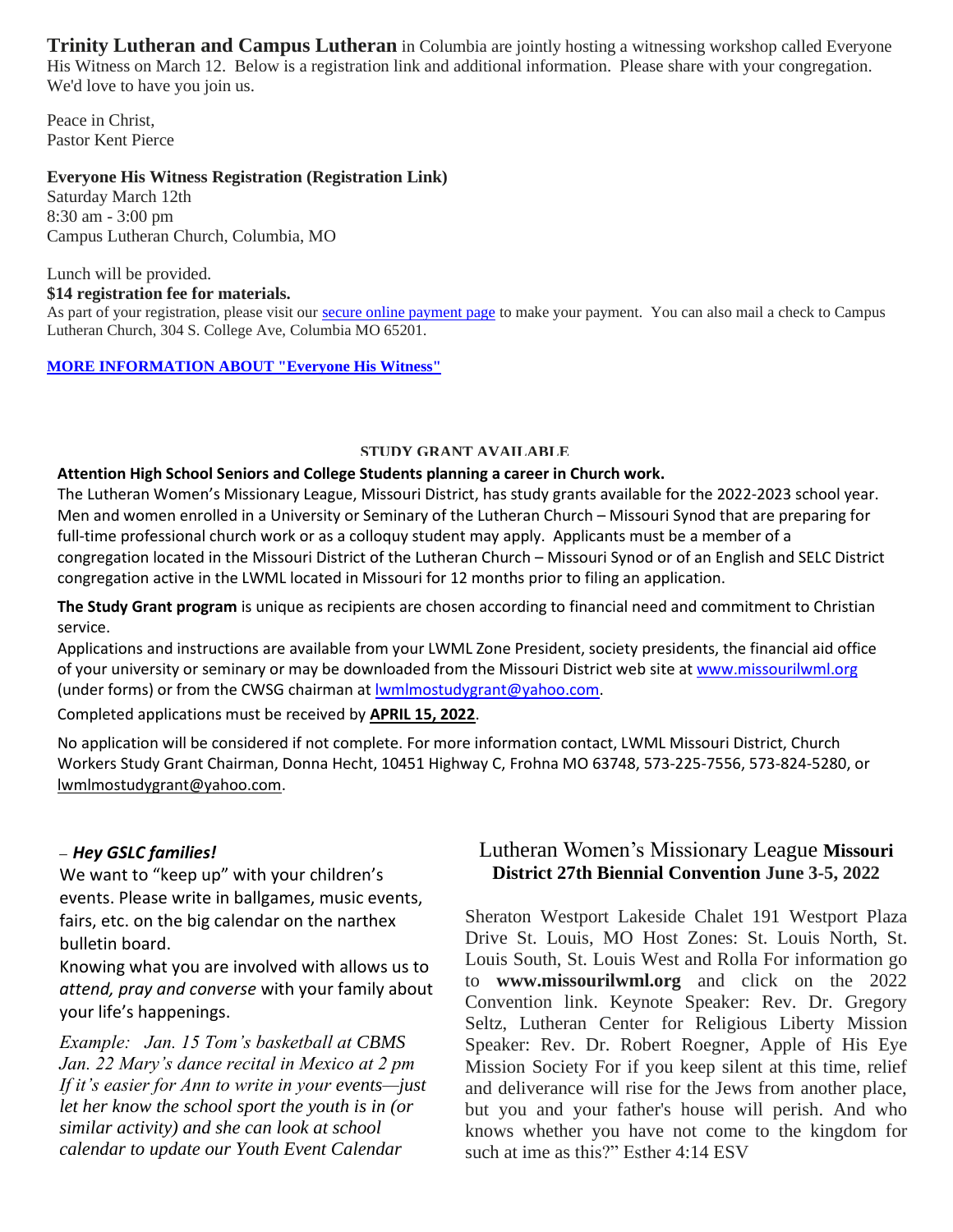



**Youth group will again this year be selling Chocolate Bunnies. More details to come**.



Good Shepherd Youth hosted a movie night on February 20th. We were blessed to fellowship with youth from Campus Lutheran for an evening of fun and viewing "Greater."



## **Sunday School Fun**



**Abby & Colton Rainey are tracing their arms and hands to make a sycamore tree—then added Zacheaus and Jesus. Luke 19:1-10**



**After Service Bible Study "Patience & Perfection – Finding Peace in God's Plan for You"** Led by Gary Seider begins on March 6<sup>th</sup>.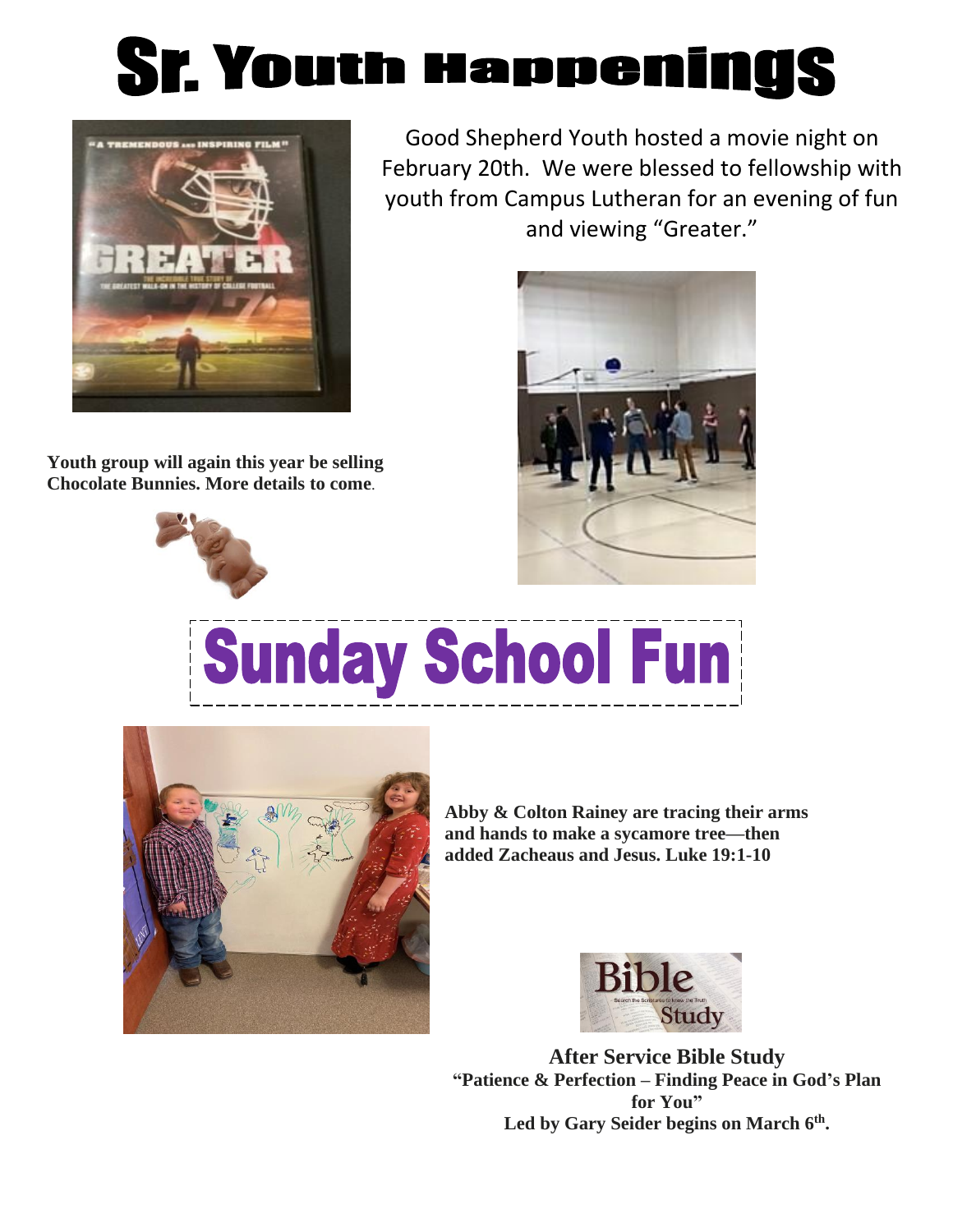## **MARCH 2022**

| Sunday                                                                                                                             | Monday                                | Tuesday                                                                                  | Wednesday                                          | Thursday | Friday         | Saturday |
|------------------------------------------------------------------------------------------------------------------------------------|---------------------------------------|------------------------------------------------------------------------------------------|----------------------------------------------------|----------|----------------|----------|
|                                                                                                                                    |                                       | 1<br><b>Adult Bible Study</b><br>at 10:00am<br><b>Heritage Hall</b><br>Service at 2:00pm | $\overline{c}$<br>Ash Wednesday<br>Service at 7:pm | 3        | $\overline{4}$ | 5        |
| 6<br>9 a.m Adult Bible Study<br>10 a.m. Fellowship Hall<br>Worship w/Holy<br>Communion<br>After service Bible Study                | $\tau$                                | 8<br>Adult Bible Study<br>at 10:00am                                                     | 9<br>Lent Service 7:pm                             | 10       | 11             | 12       |
| 13<br>9 a.m Adult Bible Study<br>10 a.m. Fellowship Hall<br>Worship Service with<br>Children's Church<br>After service Bible Study | 14<br>Womens Guild<br>meet at 1:00 pm | 15<br><b>Adult Bible Study</b><br>at 10:00am                                             | 16<br>Lent Service 7:pm                            | 17       | 18             | 19       |
| 20<br>9 a.m Adult Bible Study<br>10 a.m. Fellowship Hall<br>Worship w/Holy<br>Communion<br>After service Bible Study               | 21                                    | 22<br><b>Adult Bible Study</b><br>at $10:00$ am                                          | 23<br>Lent Service 7:pm                            | 24       | 25             | 26       |
| 27<br>9 a.m Adult Bible Study<br>10 a.m. Fellowship Hall<br>Worship Service with<br>Children's Church                              | 28                                    | 29<br><b>Adult Bible Study</b><br>at $10:00$ am                                          | 30<br>Lent Service 7:pm                            |          |                |          |



## **March Birthdays**

| <b>Mary Brechler</b> | 3.1  |
|----------------------|------|
| <b>Caleb Gesling</b> | 3.2  |
| <b>Sara Mechlin</b>  | 3.11 |
| <b>Colton Rainey</b> | 3.14 |
| <b>Jacob Smith</b>   | 3.16 |
| <b>Gerry Sydow</b>   | 3.19 |
| <b>Jeff Jaeger</b>   | 3.25 |
| <b>Jon Gronefeld</b> | 3.27 |
| <b>Abby Mechlin</b>  | 3.28 |
| <b>Kylee Walters</b> | 3.29 |
|                      |      |

## **March Calendar**

| March $6$ :  | First Sunday in Lent<br>Text: Luke 4:1-13         |
|--------------|---------------------------------------------------|
| March $13$ : | Second Sunday in Lent<br>Text: Luke 13:31-35      |
| March $20$ : | Third Sunday in Lent<br>Text: Luke 13:1-9         |
| March $27$ : | Fourth Sunday in Lent<br>Text: Luke 15:1-3, 11-32 |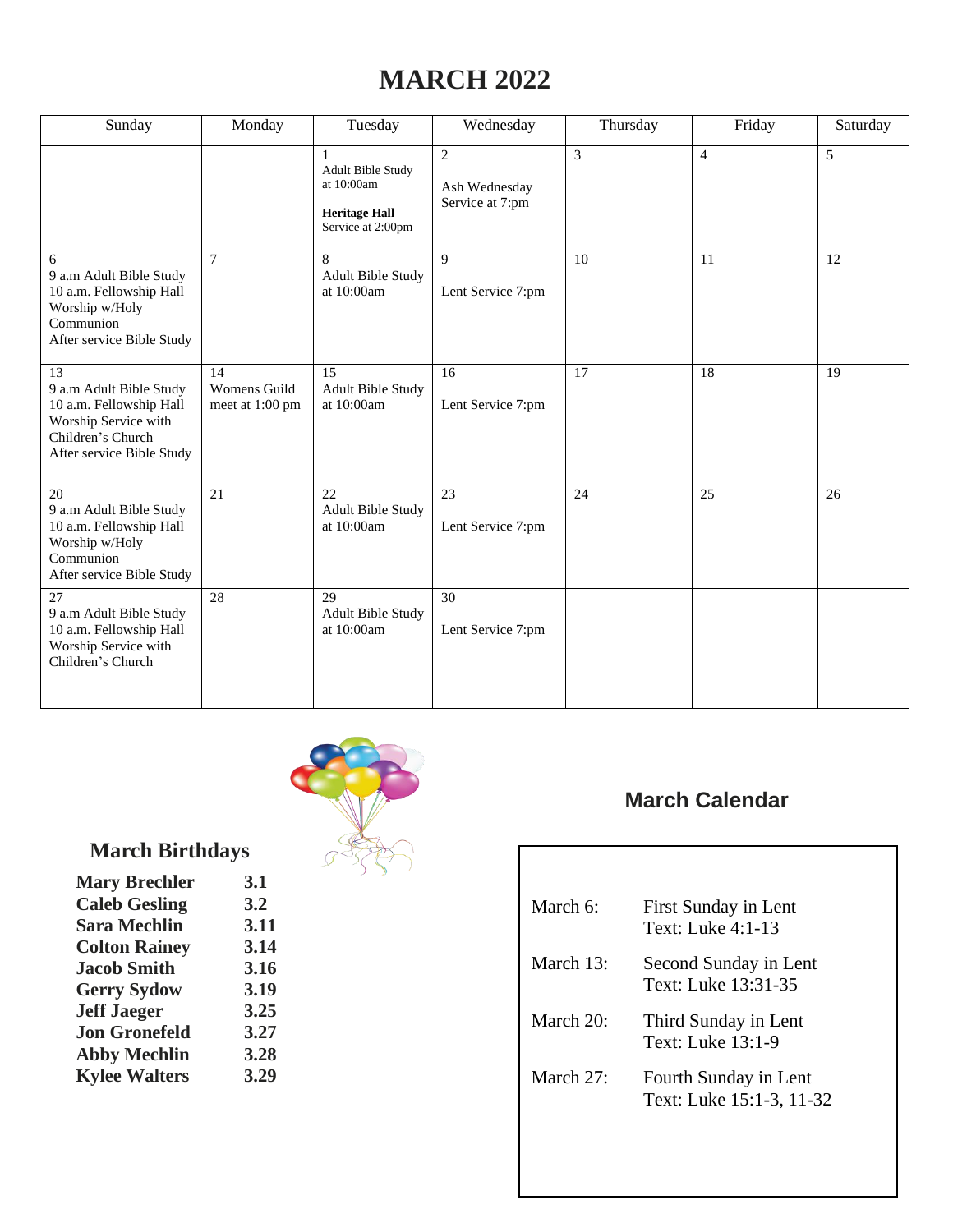#### **SICK AND HEALTH CONCERNS**

**Dana Goings – Co-worker of Kathy Dickey battling cancer, now on hospice; Mark Ramsey – son of Ed Ramsey; Verda Adkisson; Linda Benoit – battling cancer; Bryan Cornett; Michelle Kalbach - sister of Jon Hoek; Dennis & Jackie Nadler; Erica Cornett; Jane St. John; Joanne Bettenhausen; Mary Brechler; Pastor Kriete; Don Crump – uncle of Jacki Stelzer; Martha Blevins; Susan Harris; Wayne Nolan – stepfather of Jeff Jaeger; Michelle Smith –daughter of Jane St John; Arla Benskin – daughter of Mary Brechler; Community: Father Mike Coleman.**

#### **ARMED FORCES**

**Brandon and Jesse Lowery, U.S. Navy – brothers of Rachel Robertson; Donevin Leonard, U.S. Marine Corps – grandson of Russell & Jacki Stelzer; Rafe Mechlin, U.S. Marine Corps – husband of Abby Mechlin, brother to Brittany Mechlin and Shelby Banks; Chris Chism, U.S. Navy – son of Vickie & Eric Chism; grandson of Barbara Fischer; Mason Crabtree – grandson of Margaret Parker; Brittany Macklin – great-niece of Ernestine Ramsey; Zachary Warden – grandson of Betty Warden; Diton J. Parker – grandson of Margaret Parker; Thomas Teem – husband of Margaret Parker's granddaughter, Kaylyn; Andrew Butler – husband of Margaret Parker's granddaughter, Sarah. Community: Ray Finlay; Jeremy Mitchell.**



#### **LUTHERAN HOUR MINISTRIES** www.lhm.org

#### **MARCH**

#### **March 6 "One Thing Needful"**

Speaker: Rev. Dr. Michael Zeigler The Bible is not a Magic 8-ball; it's a portal into a new world.

(Luke 10: 38-42)

#### **March 13**

**"No Room for Demons"** Speaker: Rev. Dr. Michael Zeigler Why did God allow evil? The Bible doesn't answer that question. The question it does answer is, "In spite of evil, what will God do?" (Luke 11:14-28)

#### **March 20**

#### **"Everything I Have Is Yours"**

Speaker: Rev. Dr. Michael Zeigler Being very bad can get one lost, but so can being very good.

(Luke 15:1-32)

#### **March 27 "TBD"**

Guest Speaker: Rev. Dr. Jason Broge (Acts 2:22-36)

#### **Broadcasting**

**Columbia, MO KMCV 100.9 FM Sunday Mornings at 8:00am**

**Moberly, MO KWIX 92.5 FM Sunday Afternoons at 1:30pm**

## 

#### **Officiant: Pastor David Spotts (vacancy)**

#### **Board of Elders**

| <b>Russell Stelzer</b> | $(573) 682 - 7230$ |
|------------------------|--------------------|
| <b>Randy Simmons</b>   | $(573) 808 - 1497$ |
| <b>Curt Nadler</b>     | $(573)$ 682-4541   |

#### **Board of Trustees**

| <b>John Briggs</b>  | $(573)$ 424-2257   |
|---------------------|--------------------|
| <b>Aaron Seider</b> | $(573)$ 296-0429   |
| <b>Henry Rainey</b> | $(573) 823 - 9777$ |

**Church ballfield maintenance & scheduling Kara Stowers (816) 547-5272**

## churchupdates

Be sure to check "Church Updates" for the latest church news and prayer requests, as well as serving and giving opportunities at Good Shepherd. Sign up and register at [www.churchupdates.org](http://www.churchupdates.org/)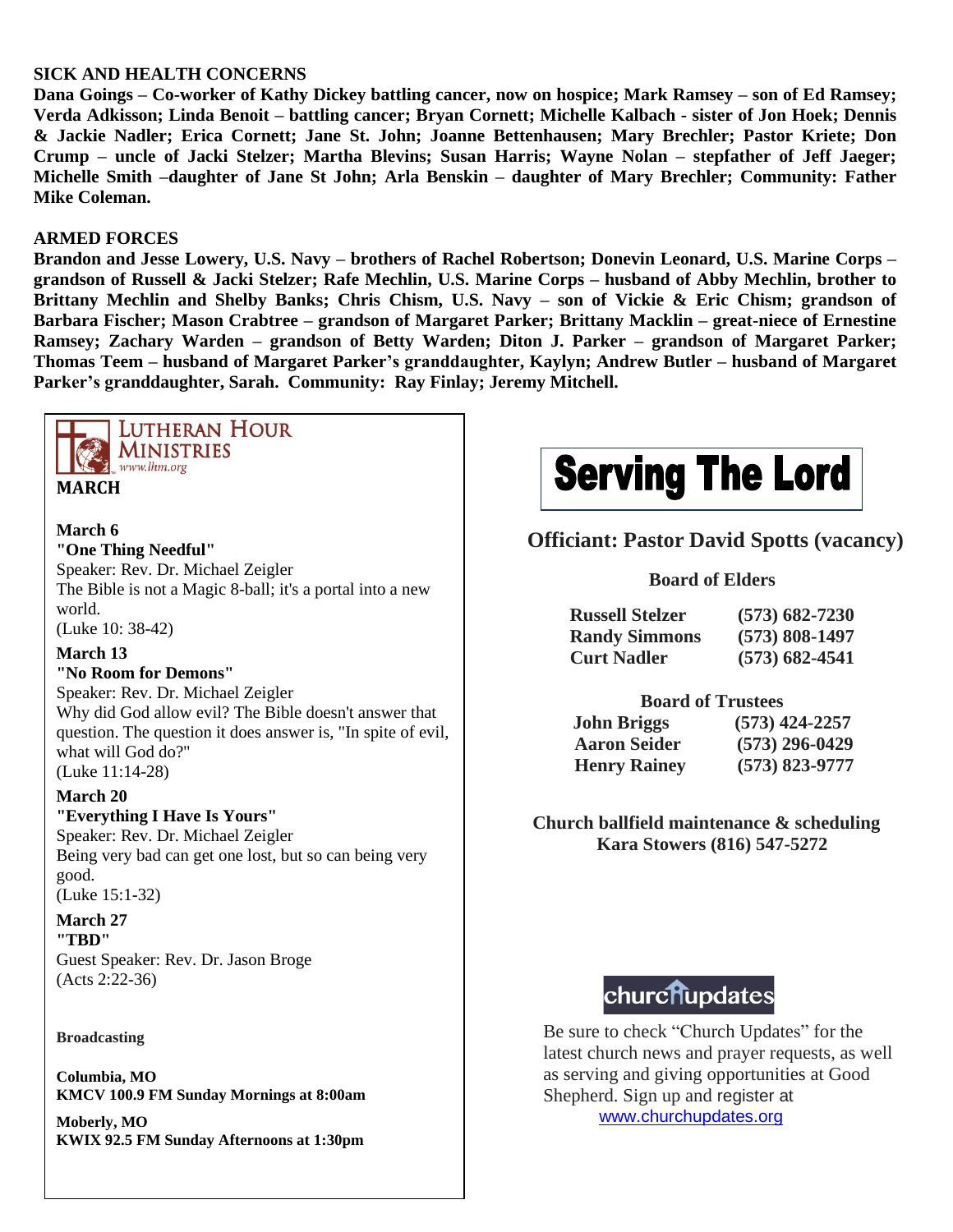## **FINANCIAL & ATTENDANCE**

| <b>January 23</b><br><b>Attendance</b><br>Current<br><b>Building</b>  | 43<br>\$1,520.00<br>\$567.32 |
|-----------------------------------------------------------------------|------------------------------|
| <b>Total</b>                                                          | \$2,087.32                   |
| <b>January 30</b><br><b>Attendance</b><br>Current<br><b>Building</b>  | 48<br>\$1,551.00<br>\$140.00 |
| <b>Total</b>                                                          | \$1,691.00                   |
| <b>February 6</b><br><b>Attendance</b><br>Current<br><b>Building</b>  | 37<br>\$1,591.00<br>\$220.00 |
| <b>Total</b>                                                          | \$1,811.00                   |
| <b>February 13</b><br><b>Attendance</b><br>Current<br><b>Building</b> | 49<br>\$1,311.00<br>\$140.00 |
| <b>Total</b>                                                          | \$1,451.00                   |
| <b>February 20</b><br><b>Attendance</b><br>Current<br><b>Building</b> | 57<br>\$1,233.50<br>\$270.00 |
| <b>Total</b>                                                          | \$1,503.50                   |
| <b>February 27</b><br><b>Attendance</b><br>Current<br><b>Building</b> | \$<br>\$                     |

**Total \$ Available next month**

#### **Current**

10% of our current offerings are sent to Missouri District for missions. The remaining 90% is used for GSLC budget expenses.

#### **Building**

100% of money designated for building stays in our congregation for budget expenses.

#### **Other February Deposits**

2/6/22 Volley Ball Facility Use \$260.00 2/13/22 Sr. Youth Trip \$1,100.00  $2/13/22$  Lutheran Witness  $\qquad$  \$ 40.00

### **2022 Lent Offerings SPECIAL OFFERING DESIGNATION**

The offerings for Ash Wednesday, Midweek services, Maundy Thursday and Good Friday services will be divided in this way:

**One-third to Senior Youth Group** (To help out with expenses for their July trip to Houston Tx)

**One-third to Eleos Ministries International Outreach** (This charity is the one Pastor Spotts daughter is affiliated with) **One-third to Lutheran Heritage Foundation**

#### **Easter Day April 17, 2022**

**8:00am Carry in breakfast**, those attending are asked to bring breakfast casseroles and breakfast dishes to share. Table service and drinks will be provided by the church.

**9:00am Sunday School and Bible Study**

**10:00am Worship Service with Holy Communion**